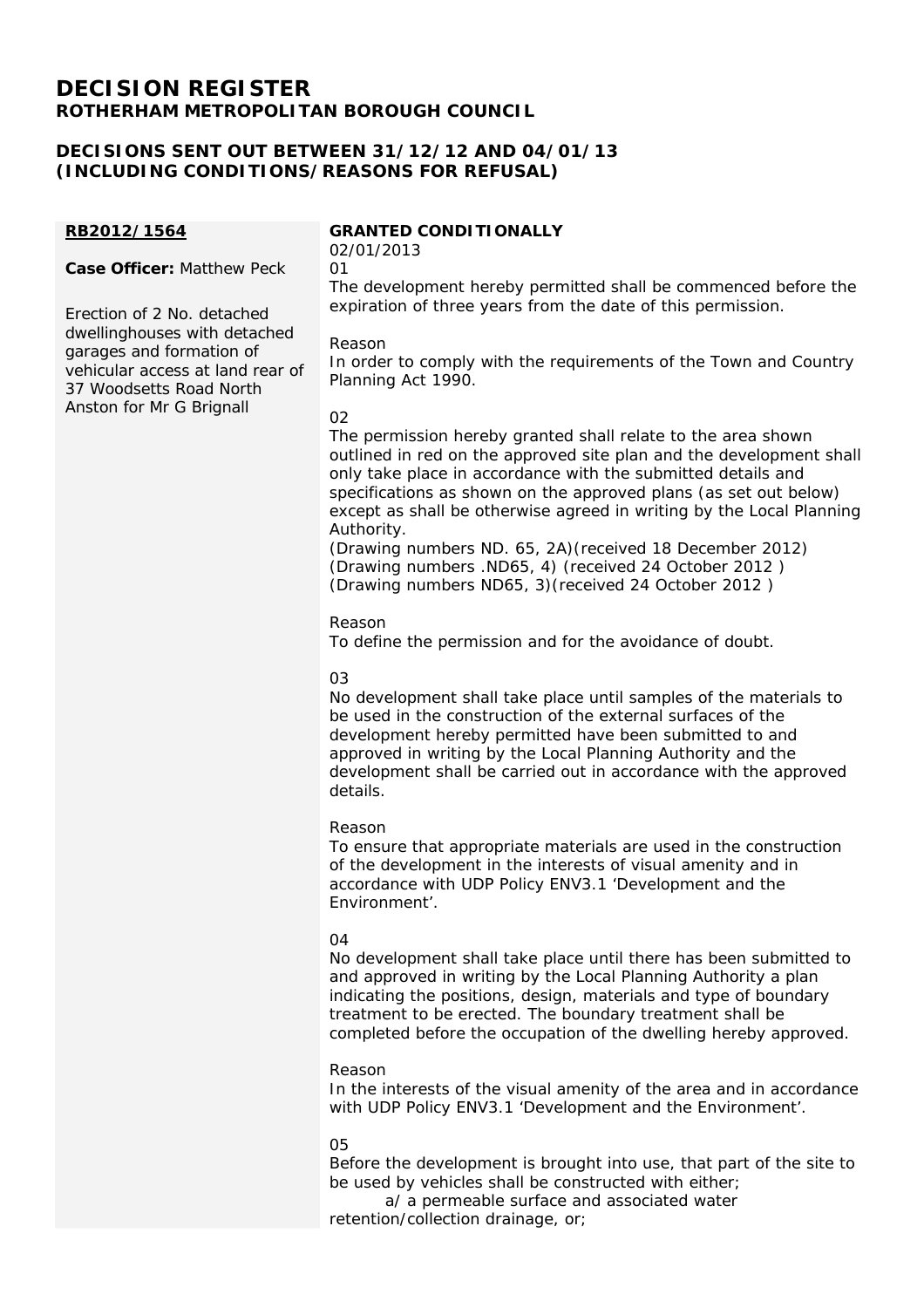b/ an impermeable surface with water collected and taken to a separately constructed water retention/discharge system within the site.

The area shall thereafter be maintained in a working condition.

#### Reason

To ensure that surface water can adequately be drained and that mud and other extraneous material is not deposited on the public highway and that each dwelling can be reached conveniently from the footway in the interests of the adequate drainage of the site, road safety and residential amenity and in accordance with UDP Policy HG5 'The Residential Environment.'

#### 06

Prior to the commencement of development hereby approved, a scheme shall be submitted to and approved in writing by the Local Planning Authority detailing how the use of sustainable/public transport will be encouraged. The agreed details shall be implemented in accordance with a timescale to be agreed by the Local Planning Authority.

#### Reason

In order to promote sustainable transport choices.

#### 07

Before the development is brought into use the car parking area shown on the submitted plan shall be provided, marked out and thereafter maintained for car parking.

#### Reason

To ensure the provision of satisfactory garage/parking space and avoid the necessity for the parking of vehicles on the highway in the interests of road safety.

## Informative

#### $01$

INF 11A Control of working practices during construction phase (Close to residential)

It is recommended that the following advice is followed to prevent a nuisance/ loss of amenity to local residential areas. Please note that the Council's Neighbourhood Enforcement have a legal duty to investigate any complaints about noise or dust. If a statutory nuisance is found to exist they must serve an Abatement Notice under the Environmental Protection Act 1990. Failure to comply with the requirements of an Abatement Notice may result in a fine of up to £20,000 upon conviction in Rotherham Magistrates' Court. It is therefore recommended that you give serious consideration to the below recommendations and to the steps that may be required to prevent a noise nuisance from being created.

(i) Except in case of emergency, operations should not take place on site other than between the hours of 08:00 – 18:00 Monday to Friday and between 09:00 – 13:00 on Saturdays. There should be no working on Sundays or Public Holidays. At times when operations are not permitted work shall be limited to maintenance and servicing of plant or other work of an essential or emergency nature. The Local Planning Authority should be notified at the earliest opportunity of the occurrence of any such emergency and a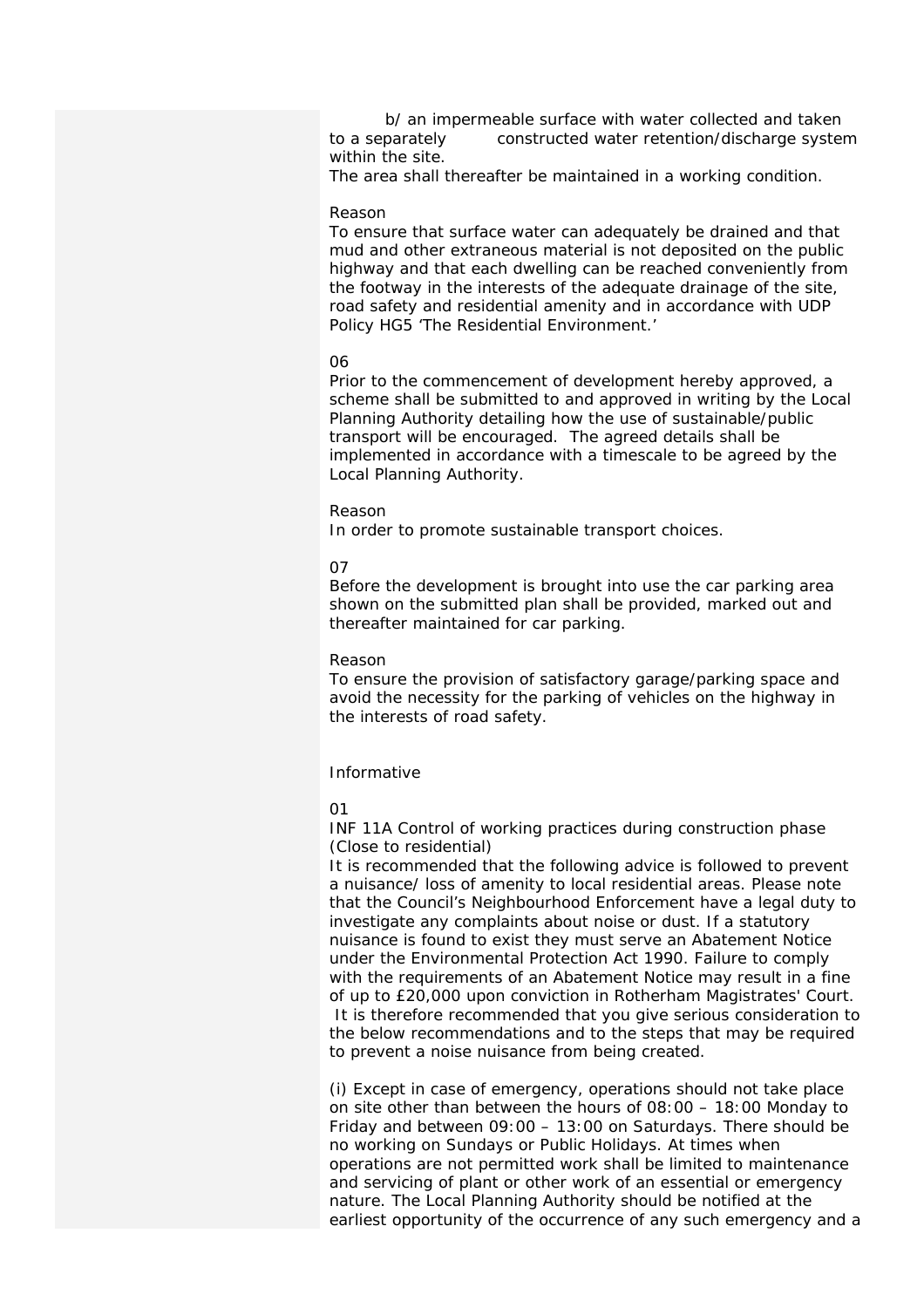schedule of essential work shall be provided.

(ii) Heavy goods vehicles should only enter or leave the site between the hours of  $08:00 - 18:00$  on weekdays and  $09:00 -$ 13:00 Saturdays and no such movements should take place on or off the site on Sundays or Public Holidays (this excludes the movement of private vehicles for personal transport).

(iii) Best practicable means shall be employed to minimise dust. Such measures may include water bowsers, sprayers whether mobile or fixed, or similar equipment. At such times when due to site conditions the prevention of dust nuisance by these means is considered by the Local Planning Authority in consultations with the site operator to be impracticable, then movements of soils and overburden shall be temporarily curtailed until such times as the site/weather conditions improve such as to permit a resumption.

(iv) Effective steps should be taken by the operator to prevent the deposition of mud, dust and other materials on the adjoining public highway caused by vehicles visiting and leaving the site. Any accidental deposition of dust, slurry, mud or any other material from the site, on the public highway shall be removed immediately by the developer.

## **GRANTED CONDITIONALLY**

04/01/2013

01

Within two months of the date of the approval, the dormer windows hereby approved shall be clad in materials to match that of the existing roof slope and thereafter retained and maintained in such condition.

## Reason

In the interests of visual amenity and to comply with ENV3.1 'Development and the Environment'

## **GRANTED CONDITIONALLY**

02/01/2013

01

The use hereby permitted shall only be open to customers between the hours of 11:30 to 22:00 Mondays to Saturdays and at no time on Sundays.

## Reason

In the interests of the amenities of the occupiers of nearby dwellings and in accordance with UDP Policy ENV3.7 'Control of Pollution'.

## 02

The use hereby permitted shall only be open for deliveries between the hours of 09:00 to 20:00 Mondays to Saturdays and at no time on Sundays.

## Reason

In the interests of the amenities of the occupiers of nearby dwellings and in accordance with UDP Policy ENV3.7 'Control of Pollution'.

## $03$

Within one month of the date of this decision a silencer shall be

## **RB2012/1596**

**Case Officer:** Luke Herring

Retrospective application for installation of 2 No. dormer windows to rear at 12 Ledsham Road Broom for Mr L Hussain

## **RB2012/1612**

**Case Officer:** Anita Heydon

Use of unit as hot food takeaway (Use Class A5) and replacement flue at King Cod Fish Bar 92 Flanderwell Lane Sunnyside for Mr Singh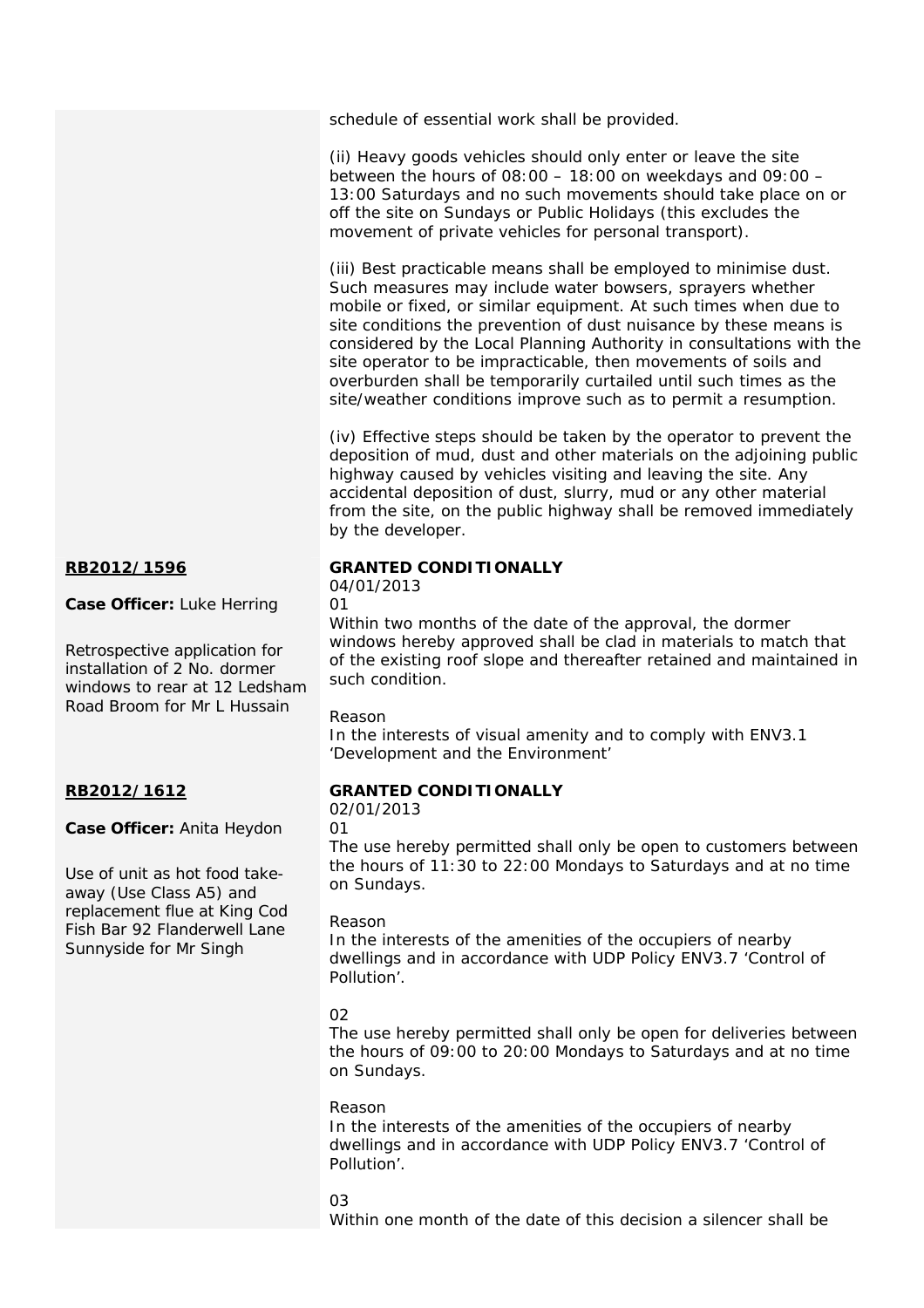fitted to the extractor fan to reduce the noise rating of the fan and ensure that:

The BS4142 rating level of the plant, measured over 1 hour, shall not exceed the background (LA90) during the daytime hours (0700 to 2300).

The BS4142 rating level of the plant, measured over 5 minutes shall not exceed the background (LA90) during the nighttime period (2300 to 0700 hours).

The extraction/filtration system shall thereafter be maintained and operated in accordance with the manufacturer's specifications.

Reason

In the interests of the amenities of the occupiers of nearby dwellings and in accordance with UDP Policy ENV3.7 'Control of Pollution'.

## 04

Within one month of the date of this decision, details of the siting of a litter bin to the forecourt or within building and arrangements for emptying shall be submitted to and approved in writing by Local Planning Authority. The approved details shall thereafter be implemented.

## Reason

In the interests of visual amenity and to reduce the problem of litter and in accordance with UDP Policy ENV3.7 'Control of Pollution'.

## Informative(s)

## INF 23 Adverts

The granting of this planning permission does not authorise any signage to be erected related to the development. Such signage is controlled by the Town and Country Planning (Control of Advertisements) (England) Regulations 2007 and a separate application for advertisement consent may be required.

## **RB2012/1624**

**Case Officer:** Robert Morrell

Change of use of land to stud farm, erection of stable block and associated landscaping at land west of Jumble Lane Thorpe Hesley for Mr J Rhodes

## **GRANTED CONDITIONALLY**

02/01/2013 01

The development hereby permitted shall be commenced before the expiration of three years from the date of this permission.

## Reason

In order to comply with the requirements of the Town and Country Planning Act 1990.

## 02

No development shall take place until details of the materials to be used in the construction of the external surfaces of the development hereby permitted have been submitted or samples of the materials have been left on site, and the details/samples have been approved in writing by the Local Planning Authority. The development shall thereafter be carried out in accordance with the approved details/samples.

## Reason

To ensure that appropriate materials are used in the construction of the development in the interests of visual amenity and in accordance with UDP Policy ENV3.1 'Development and the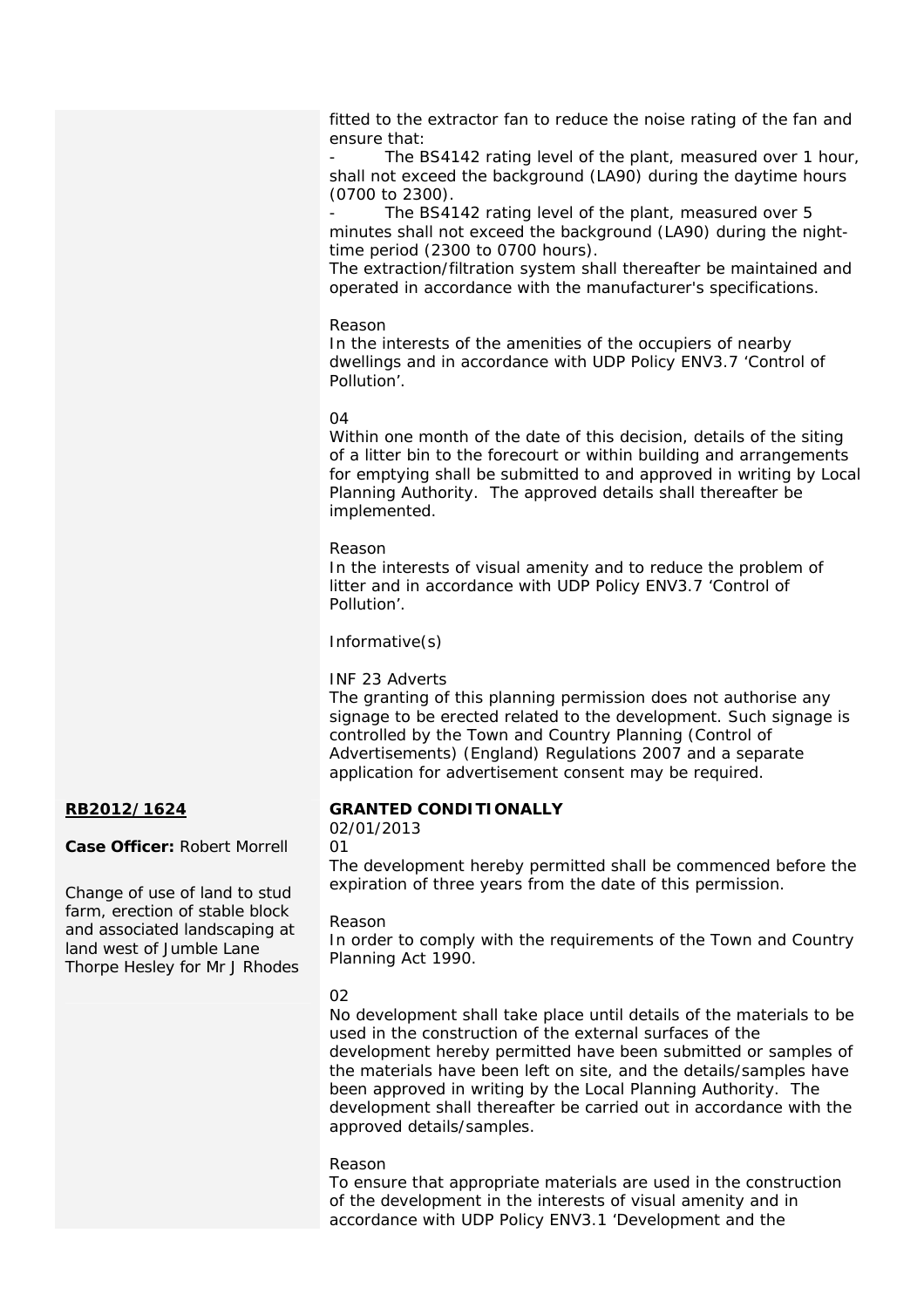#### Environment'.

#### 03

Before the development is brought into use, that part of the site to be used by vehicles shall be constructed with either;

a/ a permeable surface and associated water retention/collection drainage, or;

 b/ an impermeable surface with water collected and taken to a separately constructed water retention/discharge system within the site.

The area shall thereafter be maintained in a working condition.

#### Reason

To ensure that surface water can adequately be drained and to encourage drivers to make use of the parking spaces and to ensure that the use of the land for this purpose will not give rise to the deposit of mud and other extraneous material on the public highway in the interests of the adequate drainage of the site and road safety.

#### $\Omega$

Any plants or trees which within a period of 5 years from completion of planting die, are removed or damaged, or that fail to thrive shall be replaced. Assessment of requirements for replacement planting shall be carried out on an annual basis in September of each year and any defective work or materials discovered shall be rectified before 31st December of that year.

#### Reason

To ensure that there is a well laid out scheme of healthy trees and shrubs in the interests of amenity and in accordance with UDP Policies ENV3 'Borough Landscape', ENV3.1 'Development and the Environment', ENV3.2 'Minimising the Impact of Development' and ENV3.4 'Trees, Woodlands and Hedgerows'.

#### 05

Prior to commencement of development, a detailed landscape scheme shall be submitted to, and approved in writing by, the Local Planning Authority. The landscape scheme shall be prepared to a minimum scale of 1:200 and shall clearly identify through supplementary drawings where necessary:

-The extent of existing planting, including those trees or areas of vegetation that are to be retained, and those that it is proposed to remove.

-The extent of any changes to existing ground levels, where these are proposed.

-Any constraints in the form of existing or proposed site services, or visibility requirements.

-Areas of structural and ornamental planting that are to be carried out.

-The positions, design, materials and type of any boundary treatment to be erected.

-A planting plan and schedule detailing the proposed species, siting, quality and size specification, and planting distances.

-A written specification for ground preparation and soft landscape works.

-The programme for implementation.

-Written details of the responsibility for maintenance and a schedule of operations, including replacement planting, that will be carried out for a period of 5 years after completion of the planting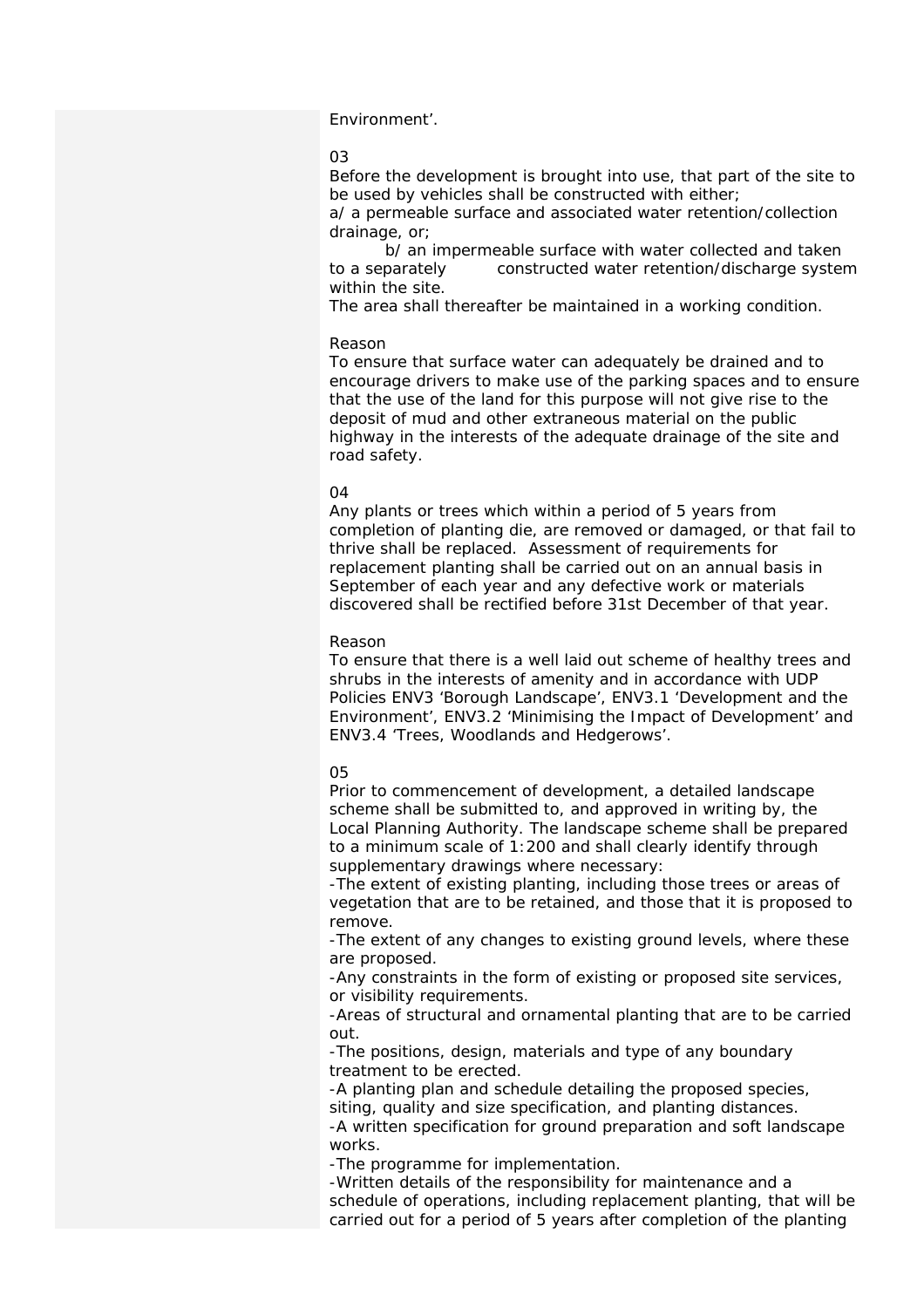#### scheme.

The scheme shall thereafter be implemented in accordance with the approved landscape scheme within a timescale agreed, in writing, by the Local Planning Authority.

#### Reason

To ensure that there is a well laid out scheme of healthy trees and shrubs in the interests of amenity and in accordance with UDP Policies ENV3 'Borough Landscape', ENV3.1 'Development and the Environment', ENV3.2 'Minimising the Impact of Development' and ENV3.4 'Trees, Woodlands and Hedgerows'.

#### 06

The generator to be used on site shall only to be in operation between the hours of 8am and 6pm Monday to Saturday and 8am until 12pm on Sundays and Bank Holidays.

Reason In the interests of the amenities.

Informative(s)

01

The applicant is advised that any muckheap must be located in a position to minimise nuisance to neighbours from odour or flies. In addition, any muckheaps must not be located within 10m of a watercourse or field drain. If there are any water sources used for human consumption, any muckheap must be placed at least 50m away from the supply.

#### $\Omega$

01

The applicant is advised that a suitable collection arrangement must be in place to prevent excessive build up of manure. The collection frequency must be proportionate to the amount of waste produced. Burning of manure will not be permitted.

## **RB2012/1635**

**Case Officer:** Andrew West

Conservatory to rear at 23 Haddon Way Aston for Mr Yeardley

#### **GRANTED CONDITIONALLY**

02/01/2013

The development hereby permitted shall be commenced before the expiration of three years from the date of this permission.

#### Reason

In order to comply with the requirements of the Town and Country Planning Act 1990.

#### $02$

The materials to be used in the construction of the external surfaces of the development hereby permitted shall match those used in the existing building.

#### Reason

In order to ensure a satisfactory appearance in the interests of visual amenity and in accordance with UDP Policy ENV3.1 'Development and the Environment'.

**RB2012/1642 GRANTED** 

02/01/2013 Illuminated signs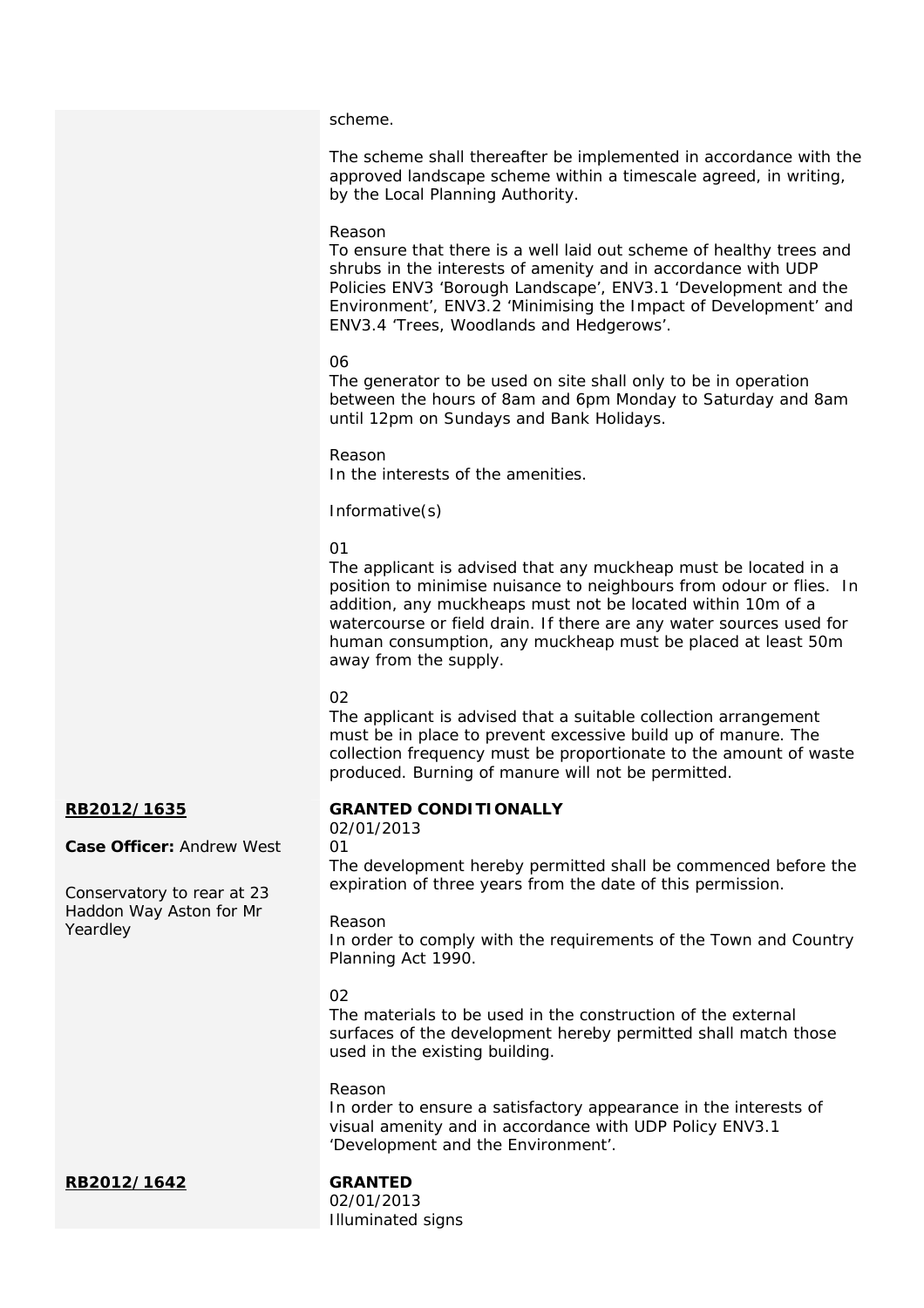### **Case Officer:** Anita Heydon

Display 1 No. illuminated fascia, 2 No. illuminated projecting signs and 1 No. illuminated ATM surround at Lloyds TSB Plc 6 Grange Lane Maltby for Lloyds Banking Group

## **RB2012/1644**

**Case Officer:** Matthew Peck

Replace existing agricultural building at 1 Manor Farm Croft Woodsetts for Mr P Scholey

Most signs that require illumination are for those premises that will be open at night to indicate that they are open. It is recommended that after closure they are turned off, this may in some cases be because there are residential properties nearby and there is no need for them to be on once the shop is closed. For other locations it is good practice to ensure they are turned off after closure or on a timer until later at night if they close at 5pm and would like them on for advertising purposes though are not required to be on 24 hours a day.

For information and general guidance relating to the control of light pollution please refer to the Institution of Lighting Engineers website at:

http://www.ile.org.uk/index.php?page=pollution

## **GRANTED CONDITIONALLY**

04/01/2013 01

The development hereby permitted shall be commenced before the expiration of three years from the date of this permission.

#### Reason

In order to comply with the requirements of the Town and Country Planning Act 1990.

## 02

No tree or hedge shall be cut down, uprooted or destroyed nor shall any tree or hedge be pruned other than in accordance with the approved plans and particulars, without the written approval of the Local Planning Authority. Any pruning works approved shall be carried out in accordance with British Standard 3998 (Tree Work). If any tree or hedge is removed, uprooted or destroyed or dies, another tree or hedge shall be planted in the immediate area and that tree or hedge shall be of such size and species, and shall be planted at such time, as may be specified in writing by the Local Planning Authority.

#### Reason

In the interests of the visual amenities of the area and in accordance with UDP Policies ENV3 'Borough Landscape', ENV3.1 'Development and the Environment', ENV3.2 'Minimising the Impact of Development' and ENV3.4 'Trees, Woodlands and Hedgerows'.

#### 03

Prior to commencement of development, a detailed landscape scheme shall be submitted to, and approved in writing by, the Local Planning Authority. The landscape scheme shall be prepared to a minimum scale of 1:200 and shall clearly identify through supplementary drawings where necessary:

The extent of existing planting, including those trees or areas of vegetation that are to be retained, and those that it is proposed to remove.

The extent of any changes to existing ground levels, where these are proposed.

Any constraints in the form of existing or proposed site services, or visibility requirements.

Areas of structural and ornamental planting that are to be carried out.

The positions, design, materials and type of any boundary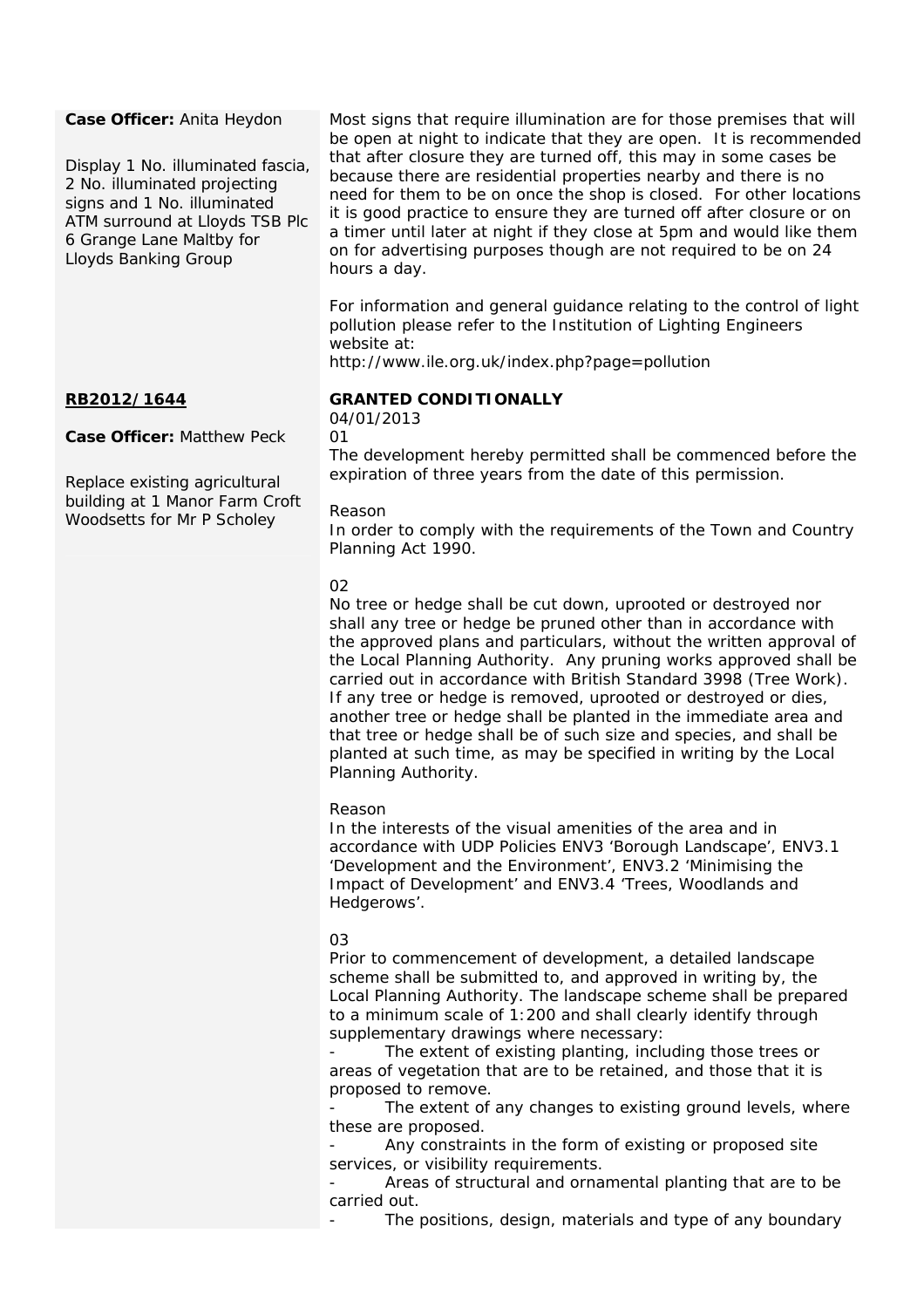treatment to be erected.

A planting plan and schedule detailing the proposed species, siting, quality and size specification, and planting distances.

A written specification for ground preparation and soft landscape works.

The programme for implementation.

Written details of the responsibility for maintenance and a schedule of operations, including replacement planting, that will be carried out for a period of 5 years after completion of the planting scheme.

The scheme shall thereafter be implemented in accordance with the approved landscape scheme and in accordance with the appropriate standards and codes of practice within a timescale agreed, in writing, by the Local Planning Authority.

#### Reason

To ensure that there is a well laid out scheme of healthy trees and shrubs in the interests of amenity and in accordance with UDP Policies ENV3 'Borough Landscape', ENV3.1 'Development and the Environment', ENV3.2 'Minimising the Impact of Development' and ENV3.4 'Trees, Woodlands and Hedgerows'.

#### 04

Any plants or trees which within a period of 5 years from completion of planting die, are removed or damaged, or that fail to thrive shall be replaced within the next planting season. Assessment of requirements for replacement planting shall be carried out on an annual basis in September of each year and any defective work or materials discovered shall be rectified before 31st December of that year.

#### Reason

To ensure that there is a well laid out scheme of healthy trees and shrubs in the interests of amenity and in accordance with UDP Policies ENV3 'Borough Landscape', ENV3.1 'Development and the Environment', ENV3.2 'Minimising the Impact of Development' and ENV3.4 'Trees, Woodlands and Hedgerows'.

## **RB2012/1645**

**Case Officer:** Anita Heydon

Single storey side & rear extension at 66 Sorby Way Wickersley for Mr S Flanaghan

## **GRANTED CONDITIONALLY**

## 02/01/2013

01

The development hereby permitted shall be commenced before the expiration of three years from the date of this permission.

#### Reason

In order to comply with the requirements of the Town and Country Planning Act 1990.

#### 02

Notwithstanding the details submitted on the application form, the materials to be used in the construction of the external surfaces of the development hereby permitted shall match those used in the existing building.

#### Reason

In order to ensure a satisfactory appearance in the interests of visual amenity and in accordance with UDP Policy ENV3.1 'Development and the Environment'.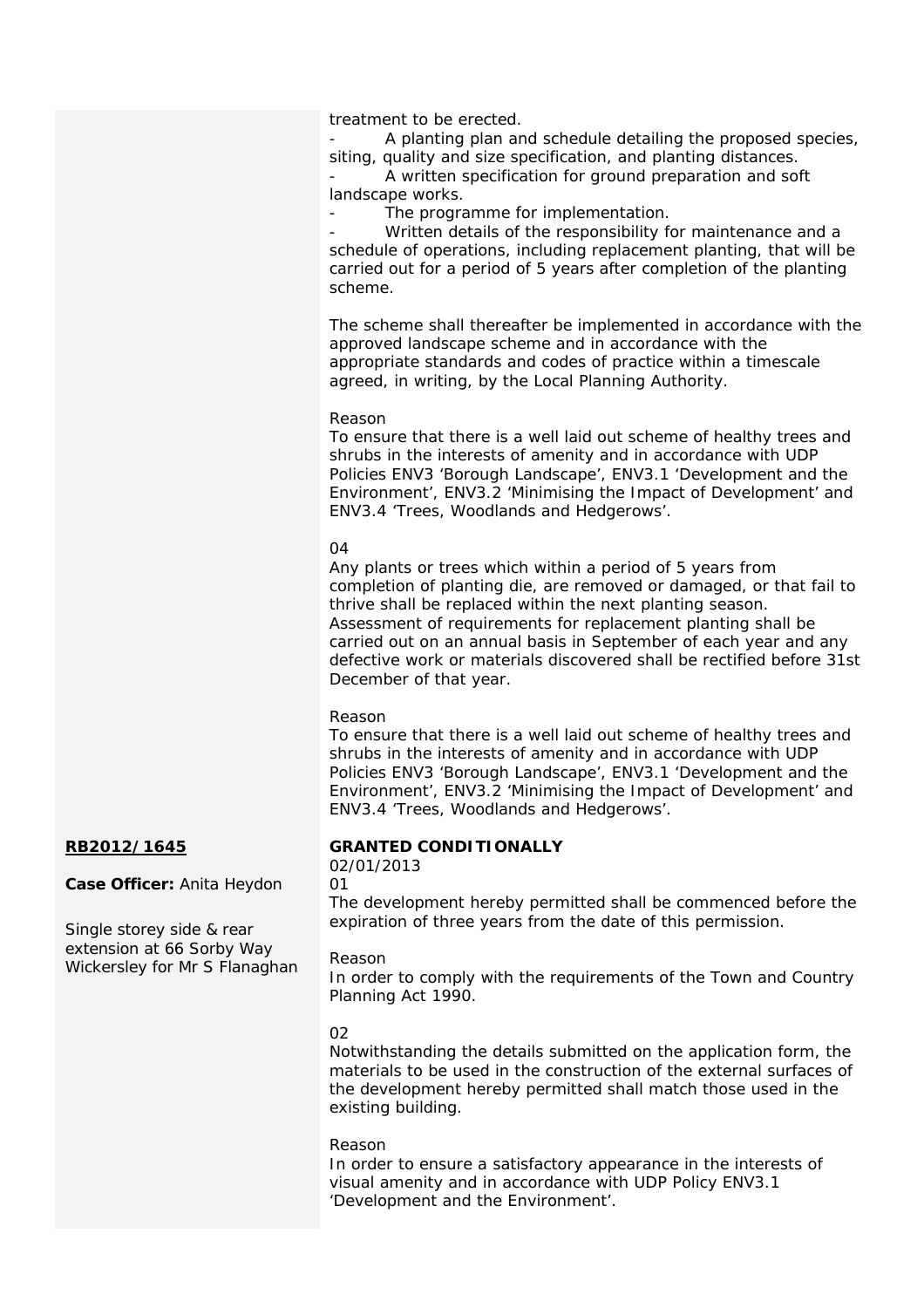## **RB2012/1653**

## **Case Officer:** Stacey Waller

Demolition of existing conservatory and erection of a two storey & single storey rear extension at 50 McKenzie Way Kiveton Park for Mr & Mrs D Goldbourne

## **RB2012/1693**

**Case Officer:** Andrew West

Application to prune 3 No. silver birch trees protected by RMBC Tree Preservation Order No.3 2009 at Church Hall/Railway Children Nursery Wood Lane Treeton for Mr Saddiq

## **GRANTED CONDITIONALLY**

02/01/2013  $\Omega$ 1

The development hereby permitted shall be commenced before the expiration of three years from the date of this permission.

### Reason

In order to comply with the requirements of the Town and Country Planning Act 1990.

### 02

The materials to be used in the construction of the external surfaces of the development hereby permitted shall match those used in the existing building.

## Reason

In order to ensure a satisfactory appearance in the interests of visual amenity and in accordance with UDP Policy ENV3.1 'Development and the Environment'.

## **GRANTED CONDITIONALLY**

02/01/2013  $\cap$ 1

All tree works shall be carried out in accordance with B.S.3998: 2010 and shall not exceed the attached recommended schedule of tree work, unless otherwise agreed in writing with the Local Planning Authority. In addition no tree work shall commence until the applicant or his contractor has given at least seven days notice of the intended starting date to the Local Planning Authority. The authorised works should be completed within 2 years of the decision notice otherwise a new application for consent to carry out any tree work will be required.

#### Reason

To ensure the tree works are carried out in a manner which will maintain the health and appearance of the trees in the interests of the visual amenities of the area and in accordance with UDP Policies ENV3 'Borough Landscape', ENV3.1 'Development and the Environment', ENV3.2 'Minimising the Impact of Development' and ENV3.4 'Trees, Woodlands and Hedgerows'.

Informative

INF 25 Protected species

## Wildlife Legislation

The protection afforded to protected sites and species under UK and EU legislation is irrespective of the planning system and the applicant should therefore ensure that any activity undertaken, regardless of the need for any planning consent, complies with the appropriate wildlife legislation. If any protected species are found on the site then work should halt and an appropriately qualified ecologist consulted.

The main piece of legislation relating to nature conservation in Great Britain is the Wildlife and Countryside Act 1981. This Act is supplemented by the Conservation of Habitats and Species Regulations 2010 (Habitat Regulations), the Countryside and Rights of Way (CRoW) Act 2000 (in England and Wales) and the